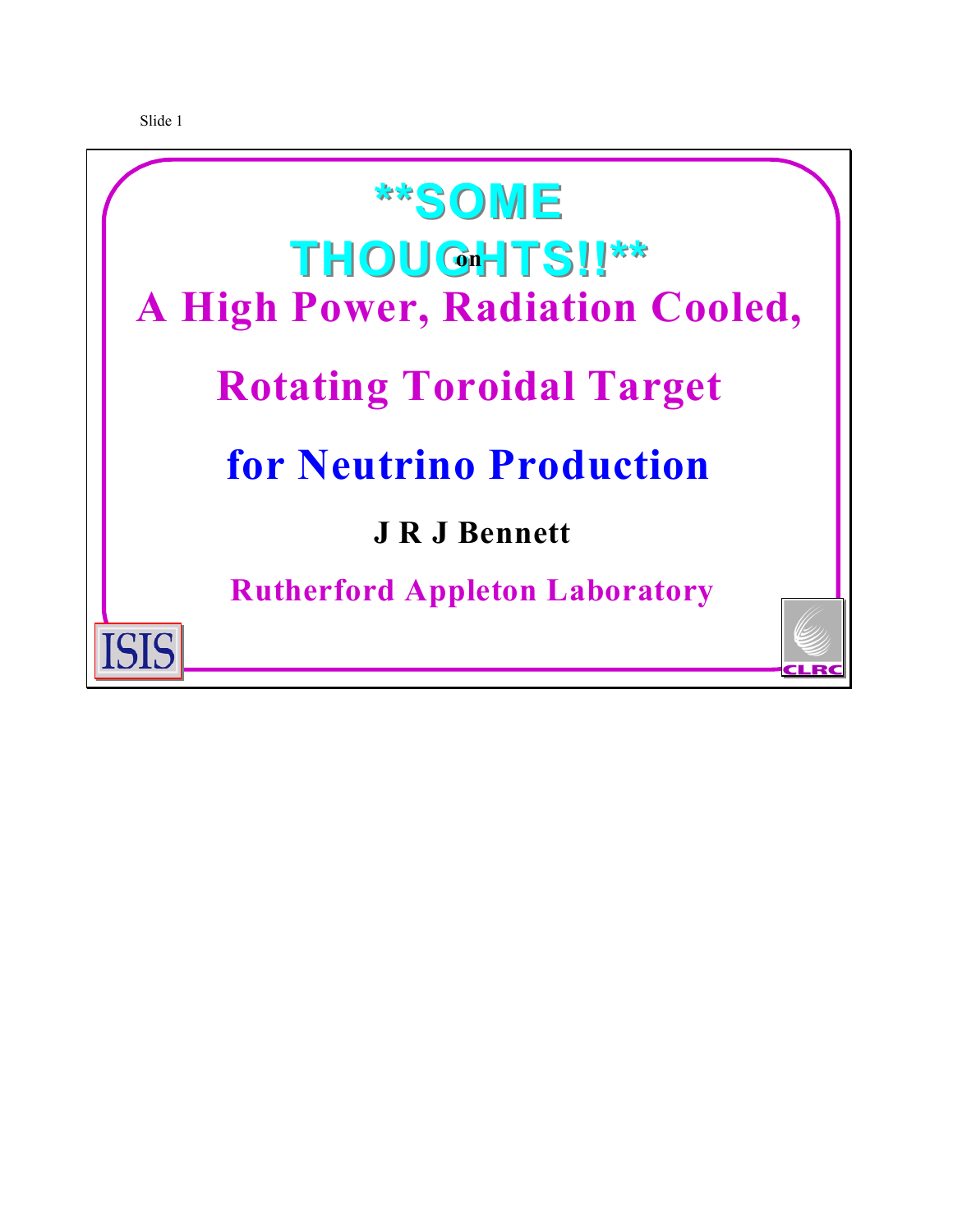## **A Cu-Ni Rotating Band Target for A Cu-Ni Rotating Band Target for Pion Production at Muon Colliders Pion Production at Muon Colliders**

Bruce King & Robert Weggel (BNL), Nikolai Mokhov (FNAL), Scott Moser (St. Joseph's)

**From PAC99 and Lyon Workshop, July 1999**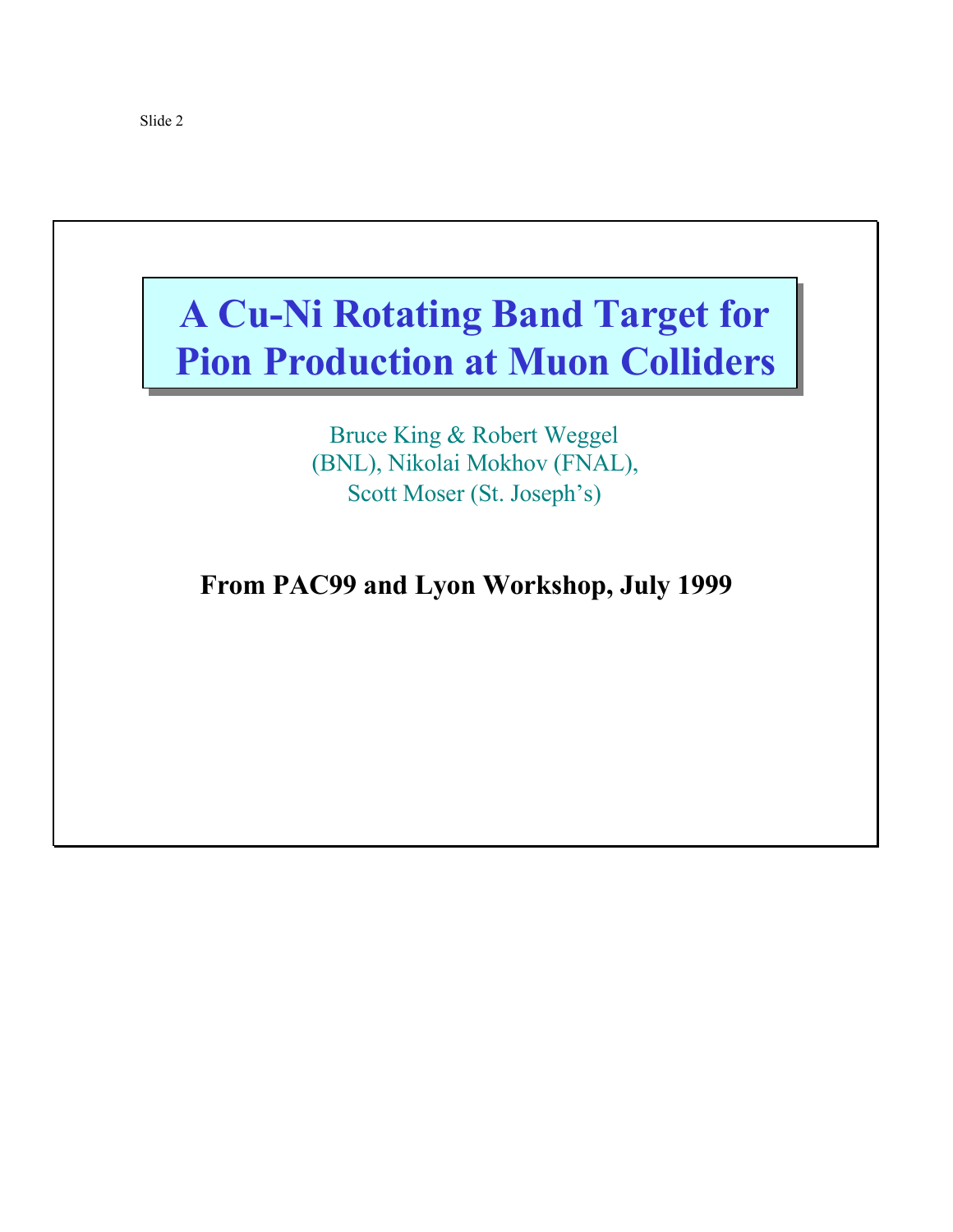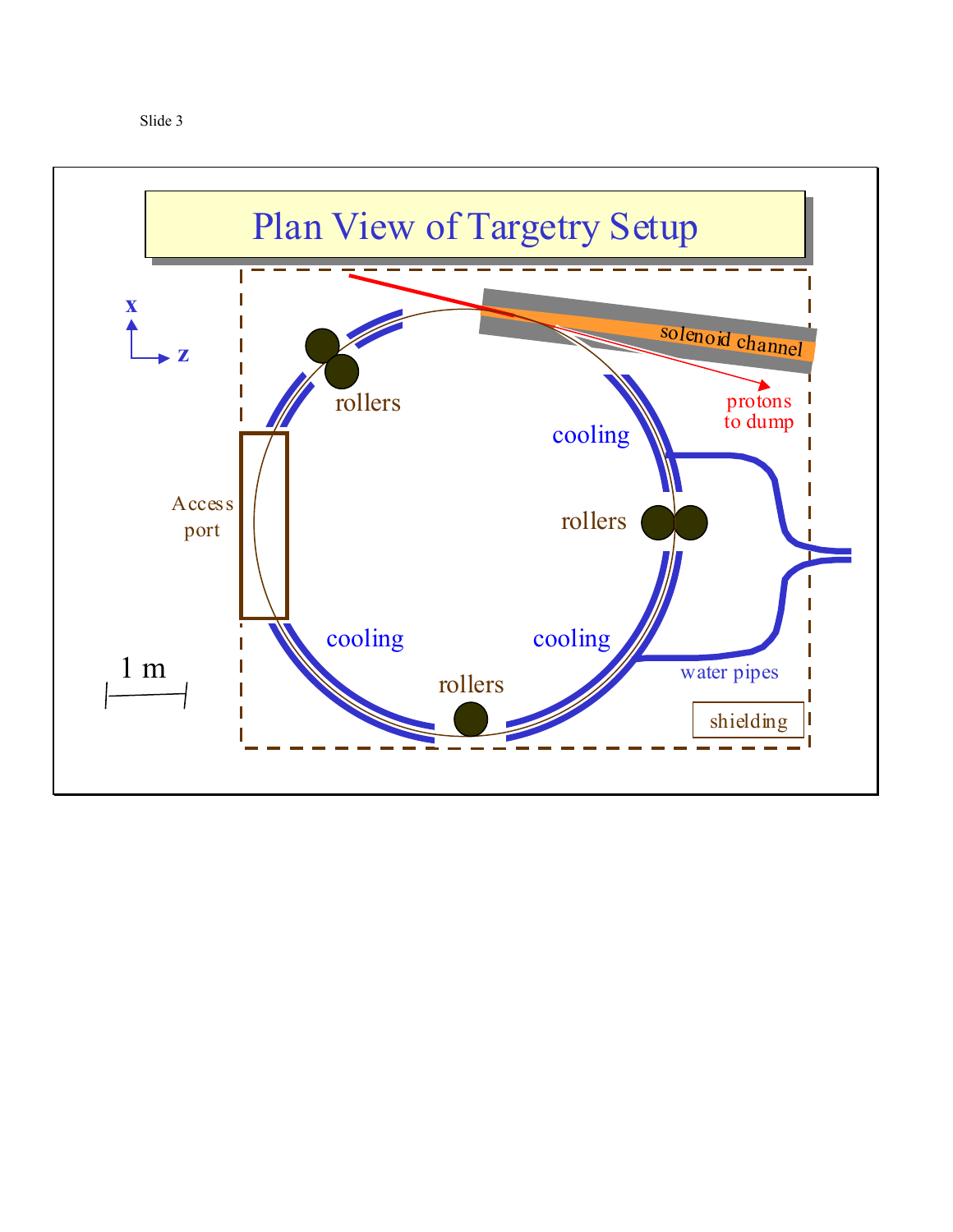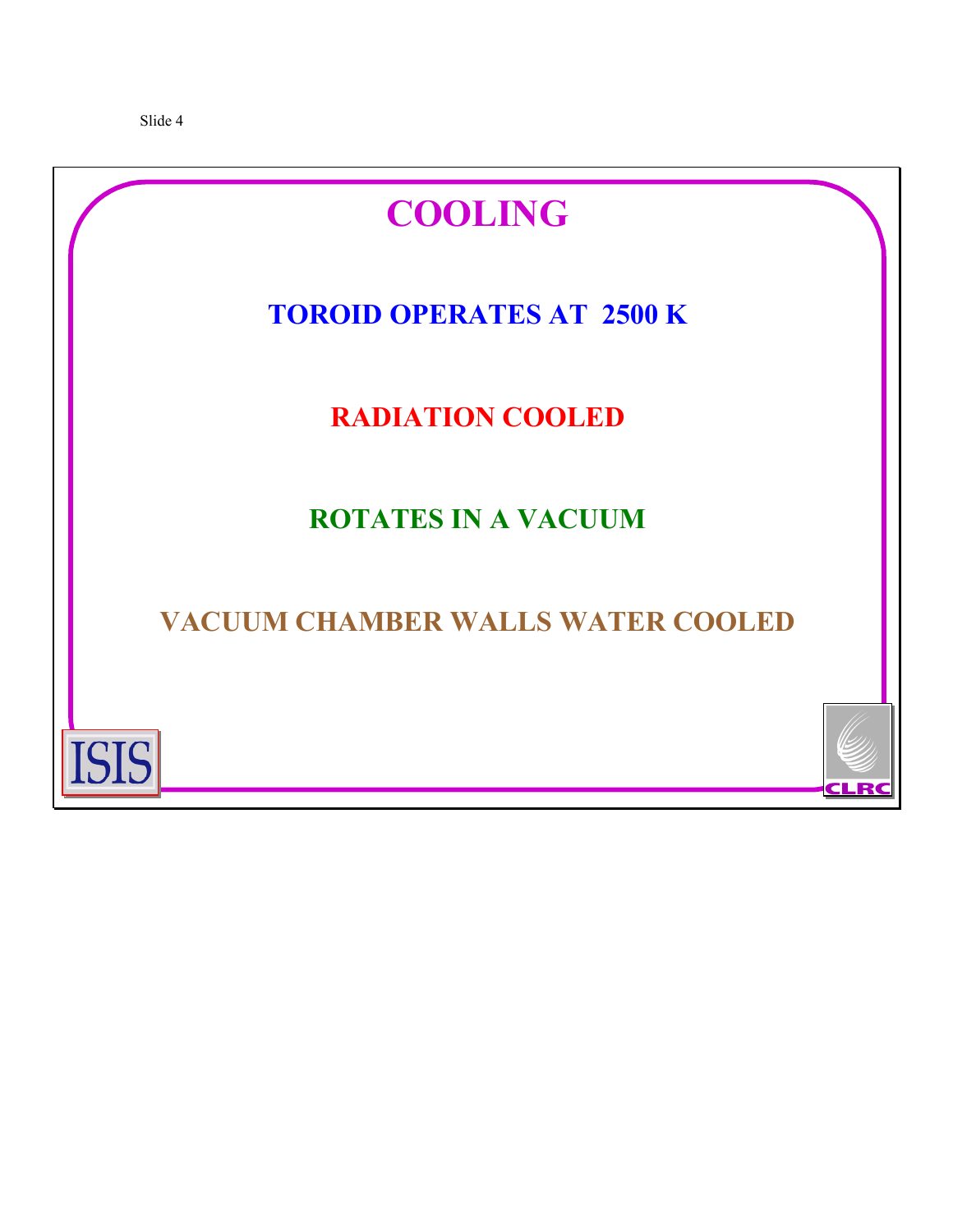

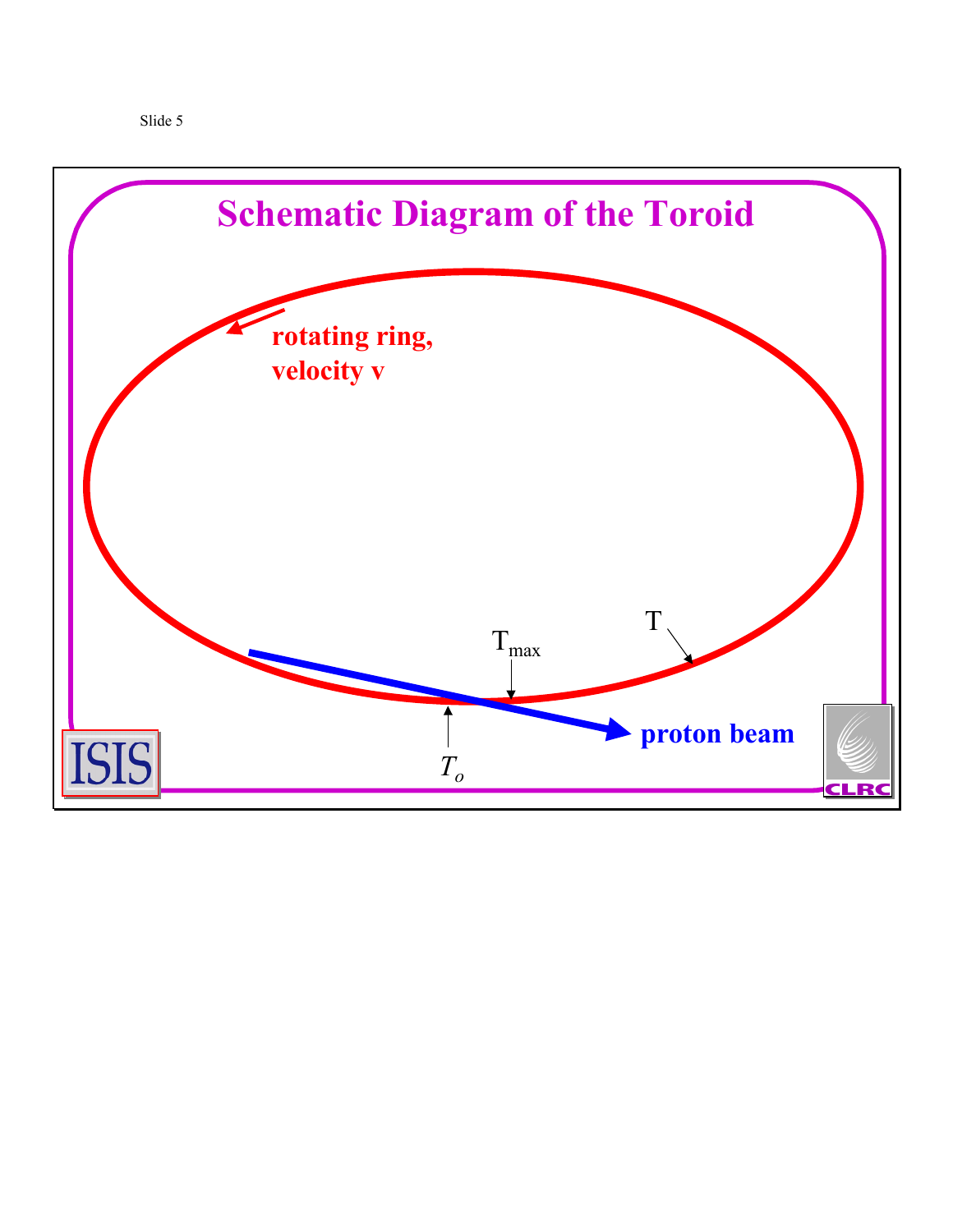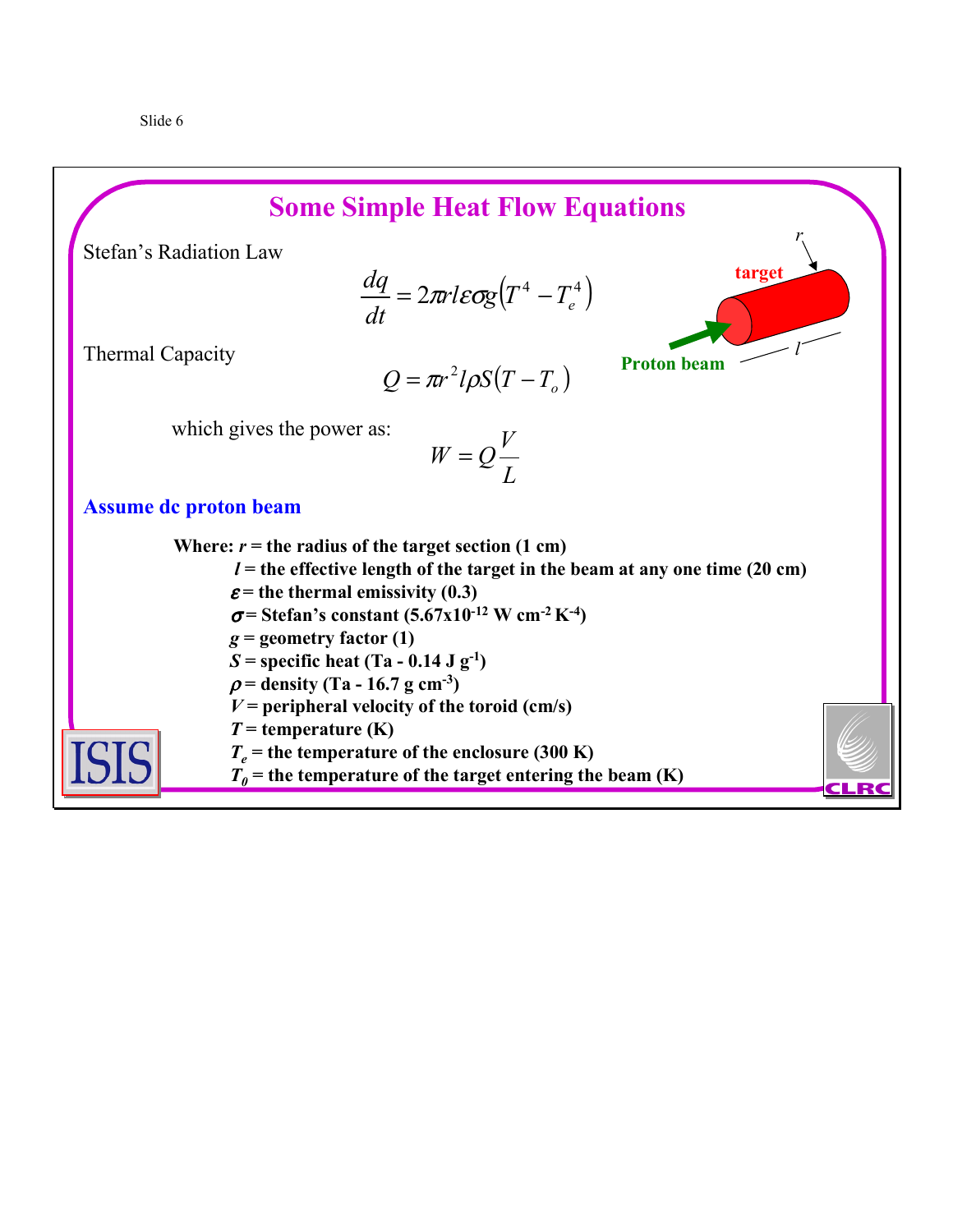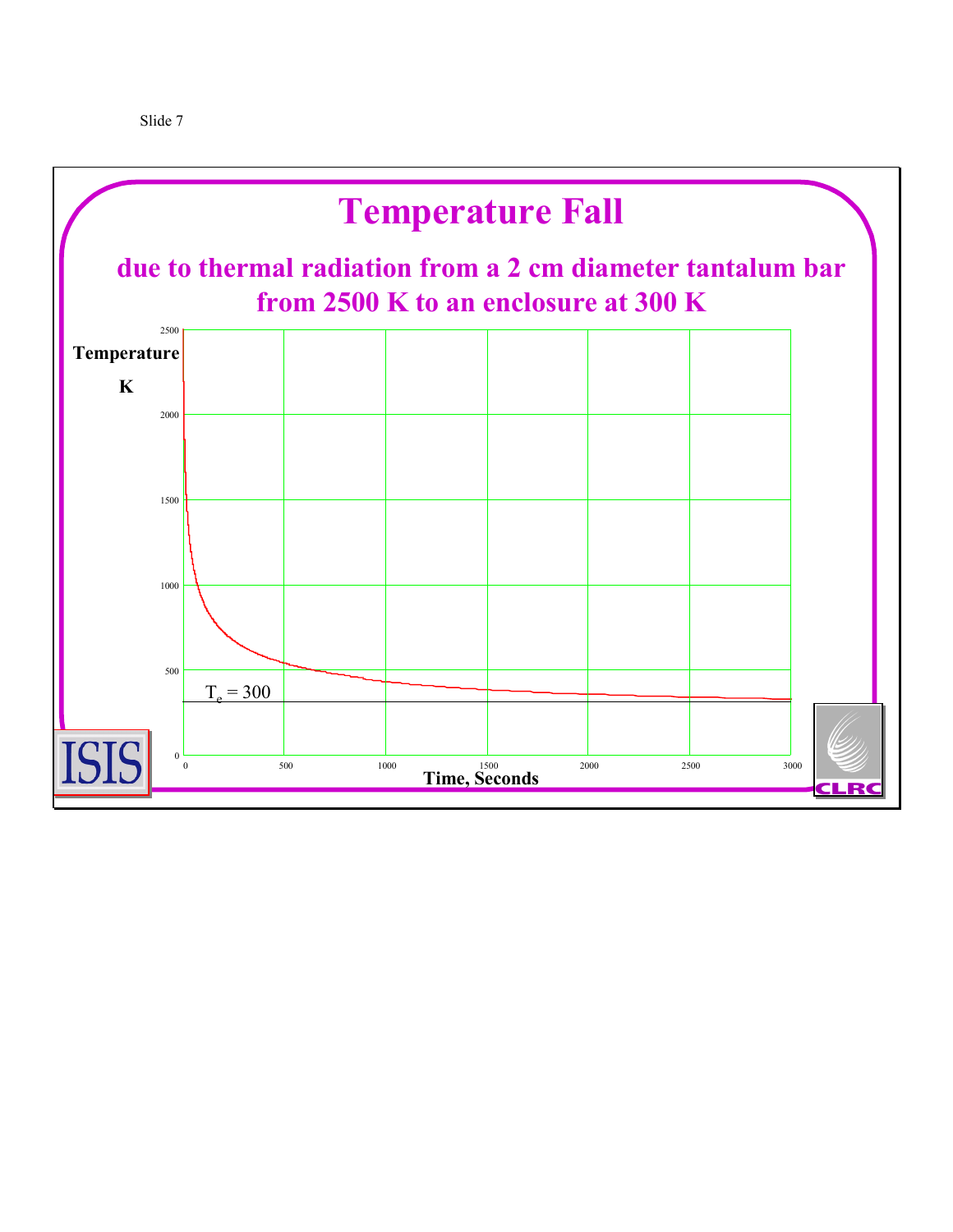```
Slide 8
```
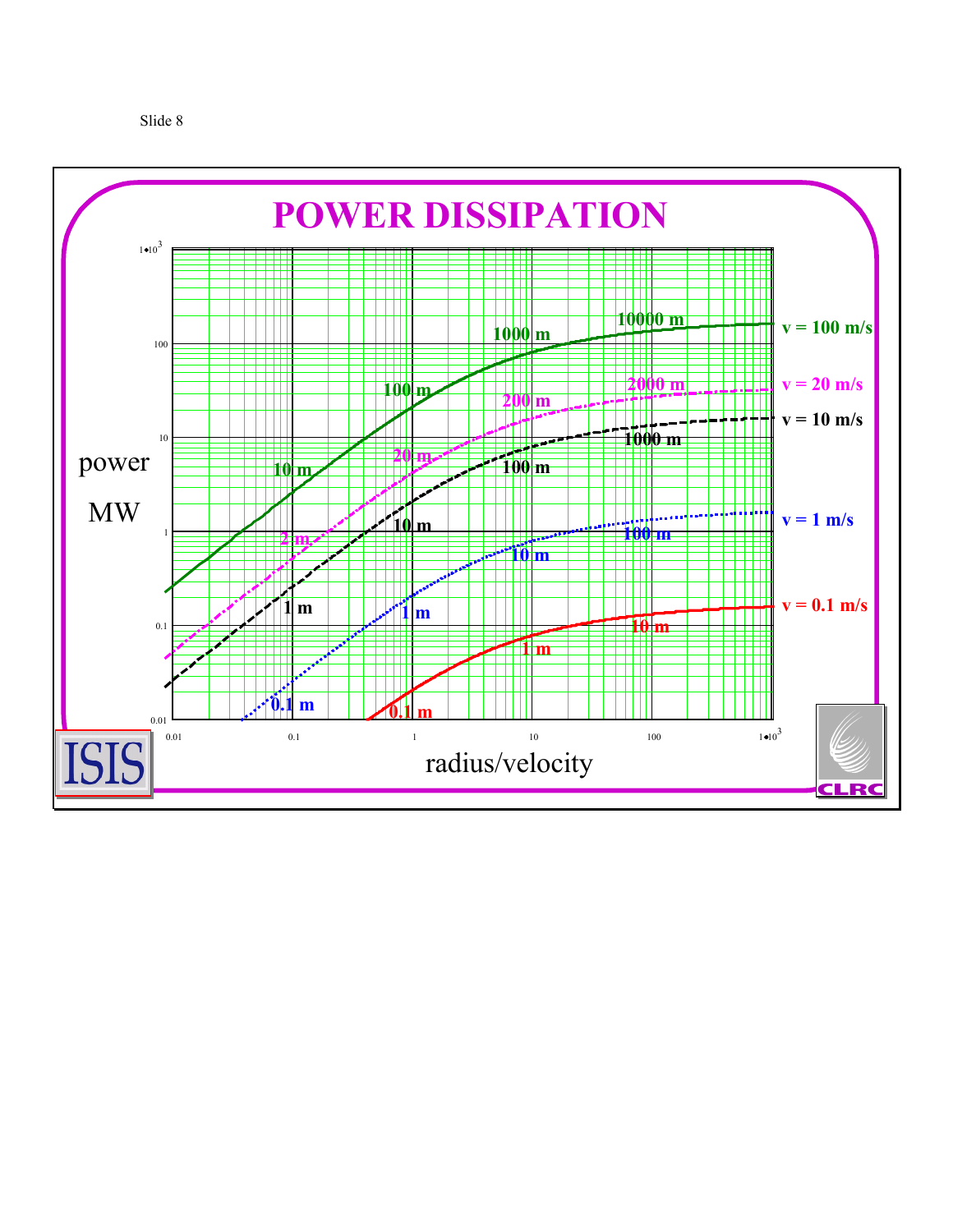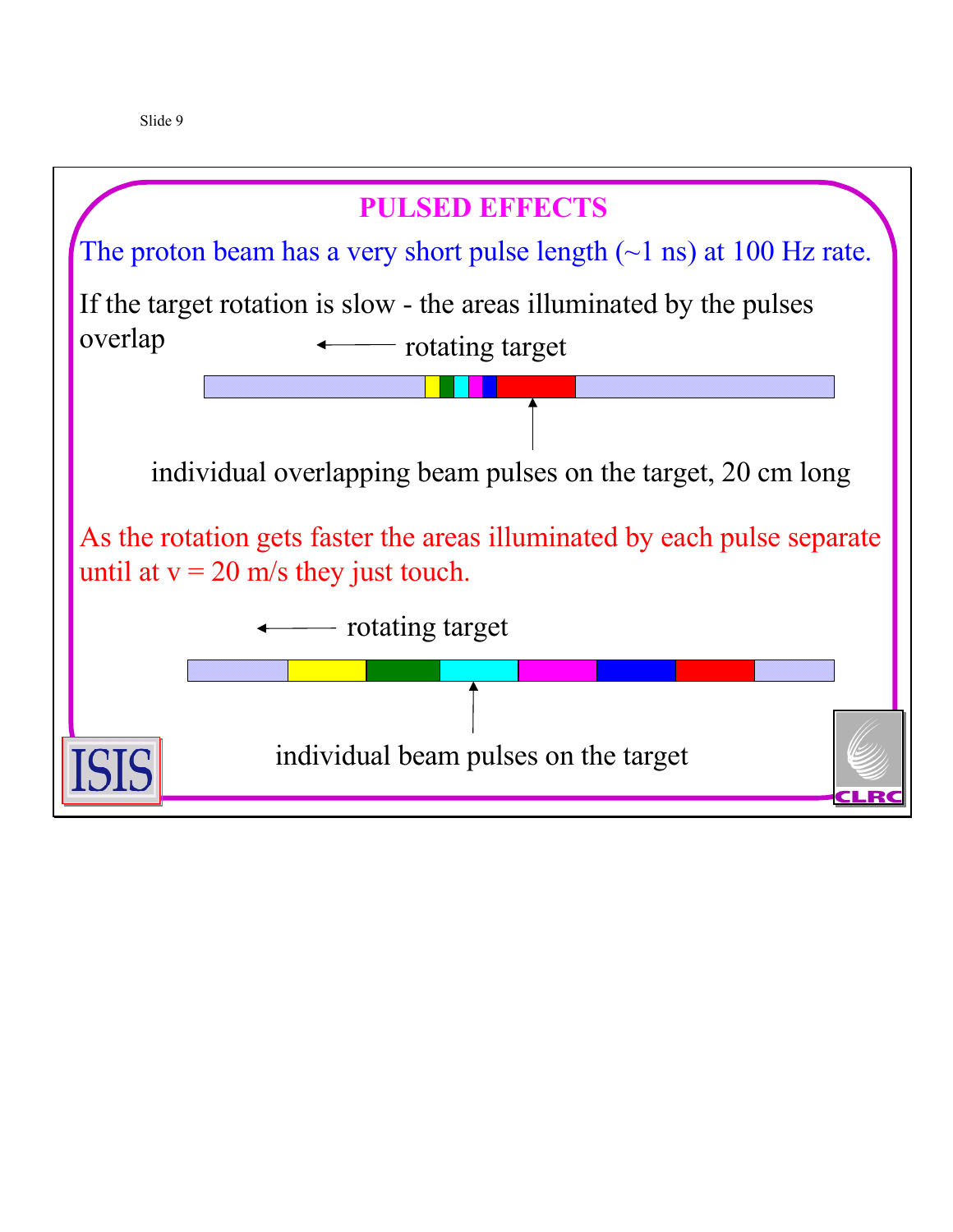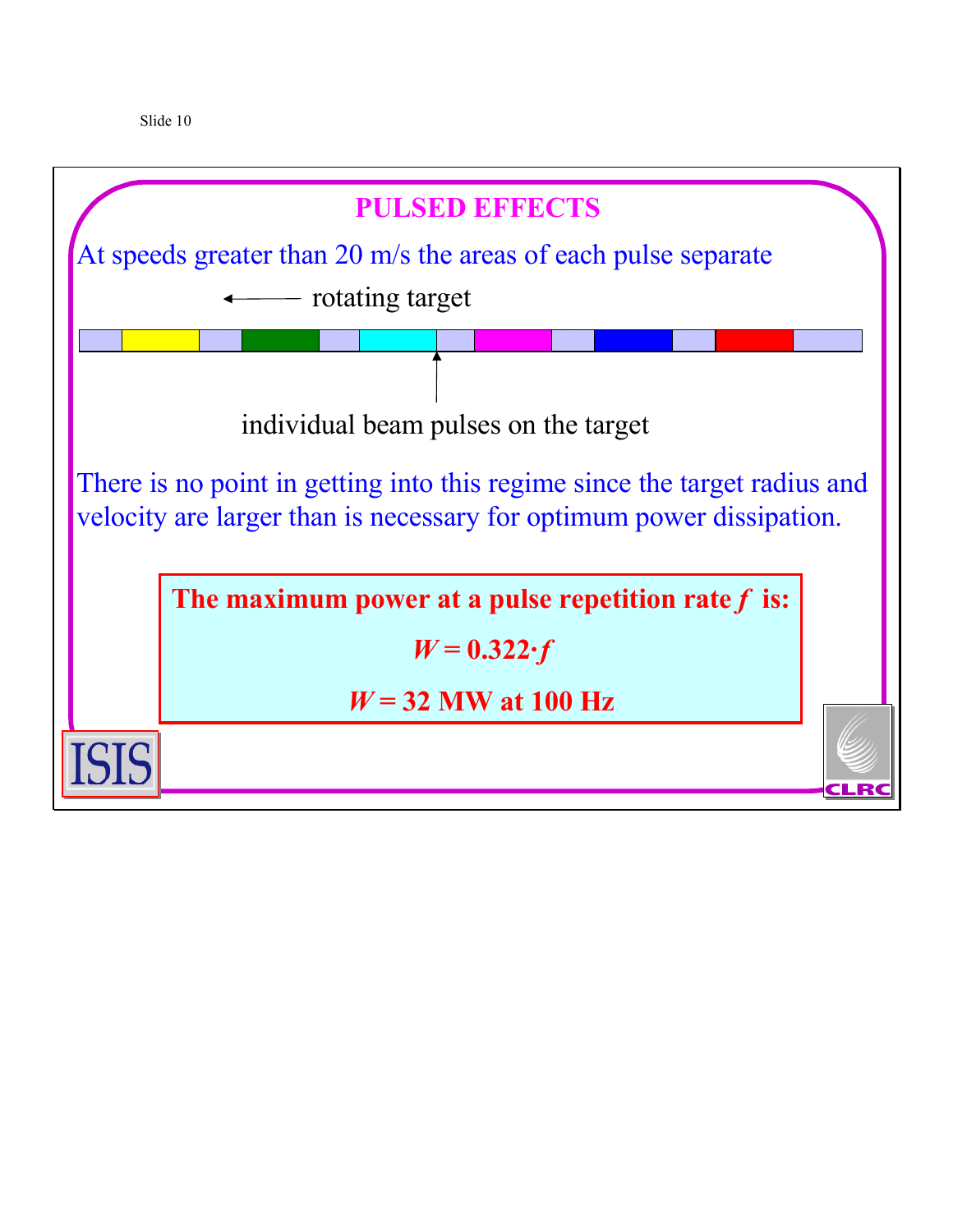